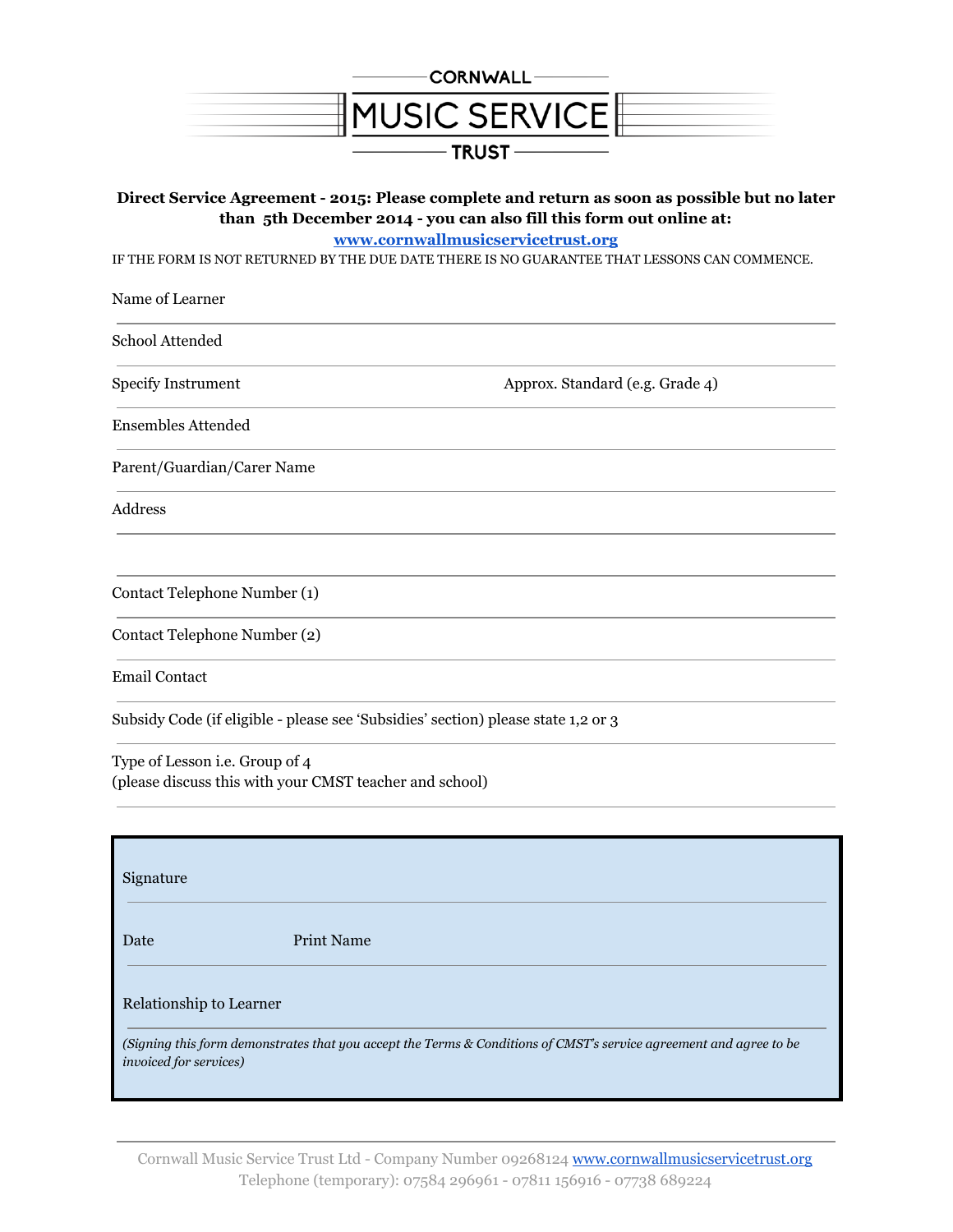

# **CHARGES PER SESSION (34 week provision)**

There are various options available to learners, please liaise direct with your CMST teacher and school to discuss your options *(please refer to section 4 of Terms and Conditions for more details).*

- Group of  $4/5$  (30mins) £5.00
- Group of 3 (20mins)  $£4.50$
- Group of  $3$  (30mins) £6.70
- Group of  $2$  (30mins) £10.00
- Group of  $2$  (20mins) £6.70
- Individual (20mins) £13.50
- Award student 1 to 1 (30mins) £15.00 partially funded by CMST please contact the office for more details

# **MINORITY INSTRUMENTS**

- Viola, Cello & Double Bass
- Oboe & Bassoon
- Tuba, Horn, Baritone & Tuba (including Euphonium)
- Bass Guitar

All the above instruments will receive an individual lesson or a lesson in a pair (depending on numbers, abilities and uptake) for 20 minutes at £5 per session. Subsidised by Cornwall Music Education Hub.

## **SUBSIDIES**

- 1. Children currently eligible for free school meals and/or in care will receive £5 subsidy per lesson
- 2. Children with one or more parents serving in the British Armed Forces will receive £5 subsidy per lesson
- 3. Children, or parent, in receipt of Disability Living Allowance will receive £2.50 subsidy per lesson

## Please fill out and return this entire document to:

The Administrator **CMST** ℅ Truro School Trennick Lane Truro TR1 1TH

Alternatively you can email this form back to [office@cornwallmusicservicetrust.org](mailto:office@cornwallmusicservicetrust.org)

# **PLEASE DO NOT SEND PAYMENT WITH THIS FORM YOU WILL BE INVOICED ACCORDINGLY**